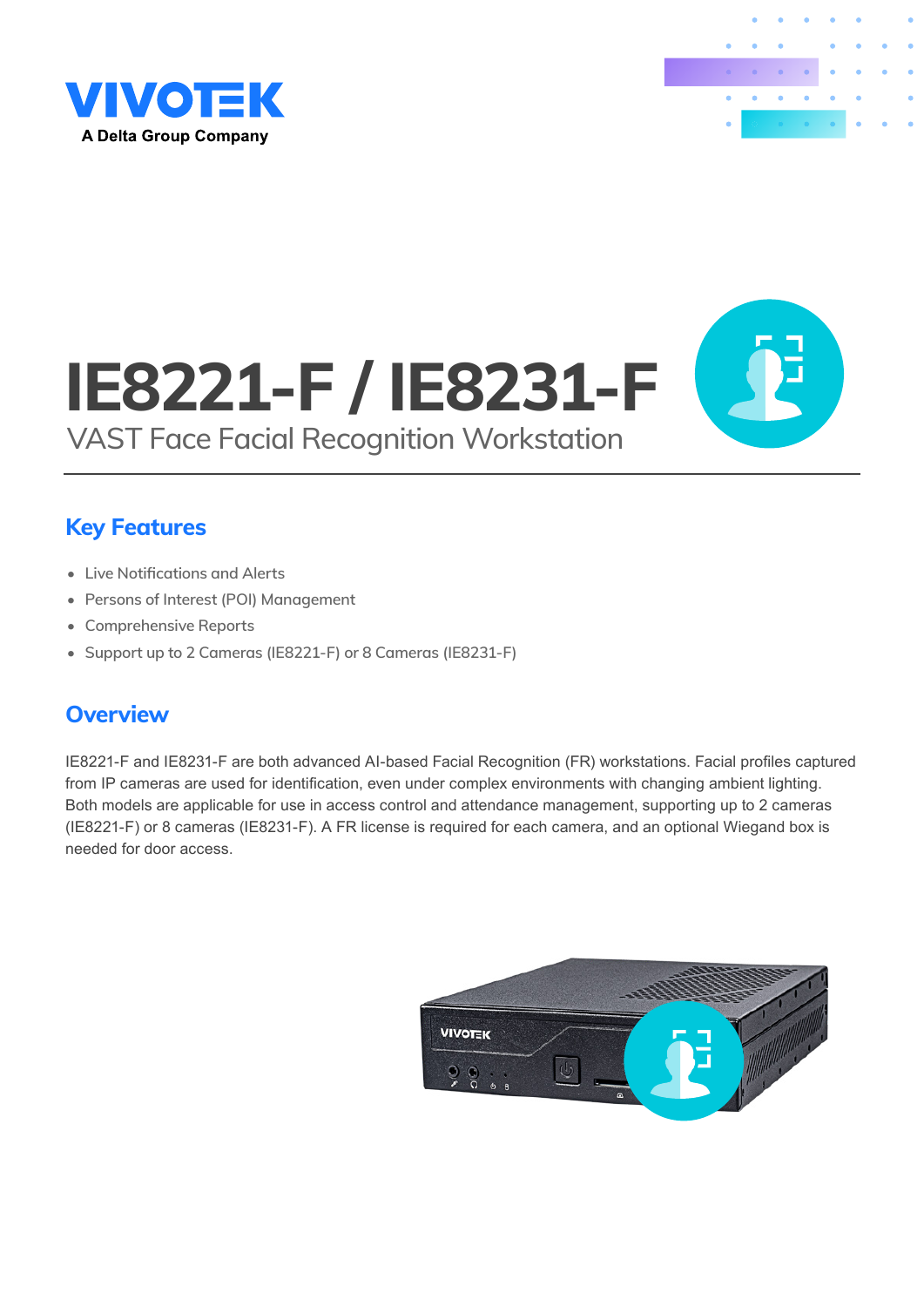

### System Architecture



### Key Features

#### Live Notifications and Alerts

Real-time Notification on VIVOTEK VAST 2 whenever a POI has been identified.

#### Persons of Interest (POI) Management

Users can assign each person into one or more groups for easier identification (i.e., VIP, blocklist, staff, visitor) and auto-delete POI profiles based on a pre-defined date.

#### Comprehensive Reports

VAST Face Facial Recognition Workstation IE8221-F / IE8231-F provides detailed reports for recognized and unrecognized faces. Employee clock-in reports can be automated with exception-based filters: No-Show, Late Arrival, and Early Leave. IE8221-F/IE8231-F can also store system-triggered action logs. This enables users to use different search filters to sort through events seamlessly for quick investigations, then export the results to Excel as needed.





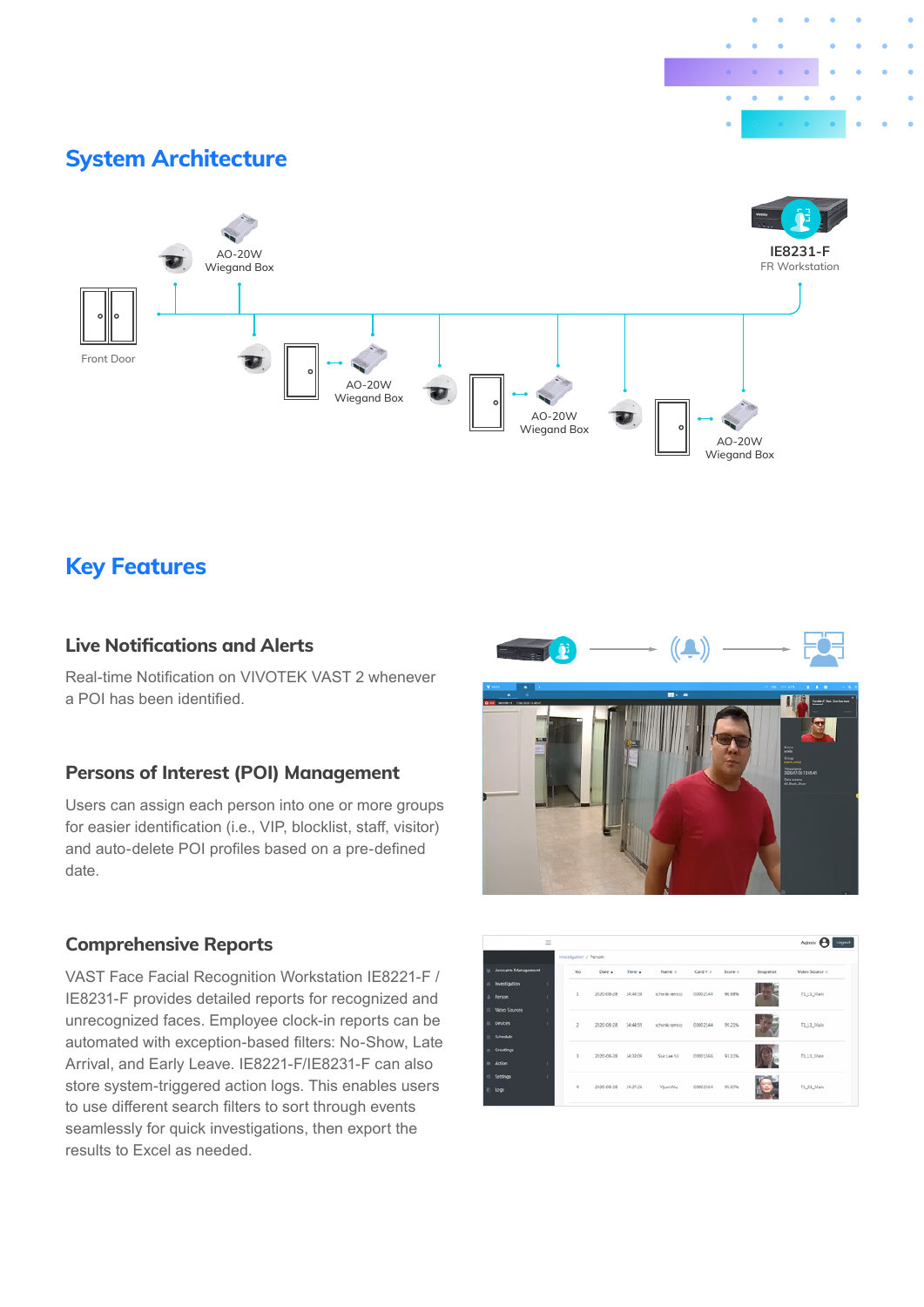

#### **VAST Face Facial Recognition Workstation - IE8221-F**

| Model                                | IE8221-F                                                             |
|--------------------------------------|----------------------------------------------------------------------|
| Hardware                             | Intel CPU: i5-10400, Memory: DDR4-2666 16GB RAM, HDD: 2.5" 500GB SSD |
| <b>OS</b>                            | Linux                                                                |
| Maximum Number of Faces in Database  | 20,000                                                               |
| <b>Network</b>                       | 10/100Mb/1Gb Network                                                 |
| Maximum number of devices connecting | (Build-in 1CH) Up to: 2                                              |
| Power Input                          | 100-240V AC                                                          |
| <b>Power Consumption</b>             | Max. 90W                                                             |
| <b>Dimensions</b>                    | 190 x 165 x 43 mm (LWH)                                              |
| Weight                               | Weight: 1.3 kg net and 2.1 kg gross                                  |
| <b>Saftity Certifications</b>        | CE, FCC                                                              |

| <b>VAST Face Facial Recognition Workstation - IE8231-F</b> |                                                                      |
|------------------------------------------------------------|----------------------------------------------------------------------|
| Model                                                      | IE8231-F                                                             |
| Hardware                                                   | Intel CPU: i7-10700, Memory: DDR4-2666 32GB RAM, HDD: 2.5" 500GB SSD |
| <b>OS</b>                                                  | Linux                                                                |
| Maximum Number of Faces in Database                        | 20,000                                                               |
| <b>Network</b>                                             | 10/100Mb/1Gb Network                                                 |
| Maximum number of devices connecting                       | (Build-in 1CH) Up to: 8                                              |
| Power Input                                                | 100-240V AC                                                          |
| <b>Power Consumption</b>                                   | Max. 90W                                                             |
| <b>Dimensions</b>                                          | 190 x 165 x 43 mm (LWH)                                              |
| Weight                                                     | Weight: 1.3 kg net and 2.1 kg gross                                  |
| <b>Saftity Certifications</b>                              | CE, FCC                                                              |
|                                                            |                                                                      |

| <b>System</b> |                                  |
|---------------|----------------------------------|
| Architecture  | Three Tier Server-client system: |
|               | · Web Server                     |
|               | · Application Server             |
|               | Database Server                  |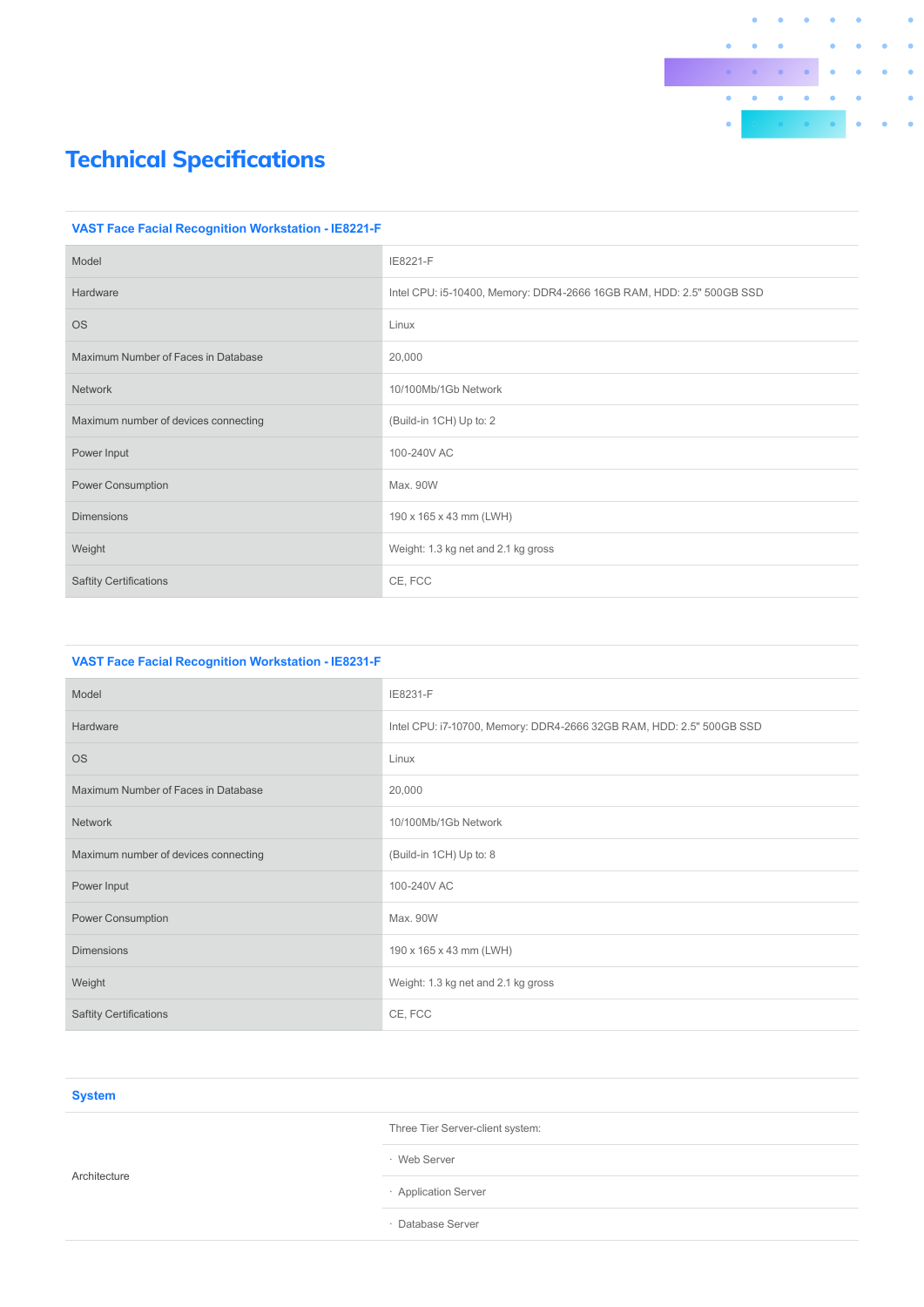

| Ubuntu Server 20.04                               |
|---------------------------------------------------|
| <b>HTTP &amp; HTTPS</b>                           |
| VMWare, Hyper-V, Virtual Box                      |
| Docker                                            |
| MongoDB                                           |
| · Single device login                             |
| · Renewable session token                         |
| · Hardened HTTPS                                  |
|                                                   |
| Using Web client                                  |
| · Google Chrome                                   |
| · Mozilla Firefox                                 |
| · English                                         |
| · Traditional Chinese                             |
|                                                   |
| · Any H.264 ONVIF IP Camera                       |
| · Any H.264 RTSP IP Camera                        |
| · Tigerwong                                       |
| $\cdot$ Smarfid 5"                                |
| · Smarfid 8"                                      |
| JPEG, PNG, BMP, Base64                            |
|                                                   |
| Setup ROI area for face capture                   |
| · Minimum capture face size                       |
| · Frame capture interval                          |
| · Side face filter                                |
| · Biggest face only filter                        |
| · Minimum face recognition threshold              |
| · Merge recognized faces interval                 |
|                                                   |
| · 3.0 meters max. camera height                   |
| · Mounting position within 10 degrees inclination |
|                                                   |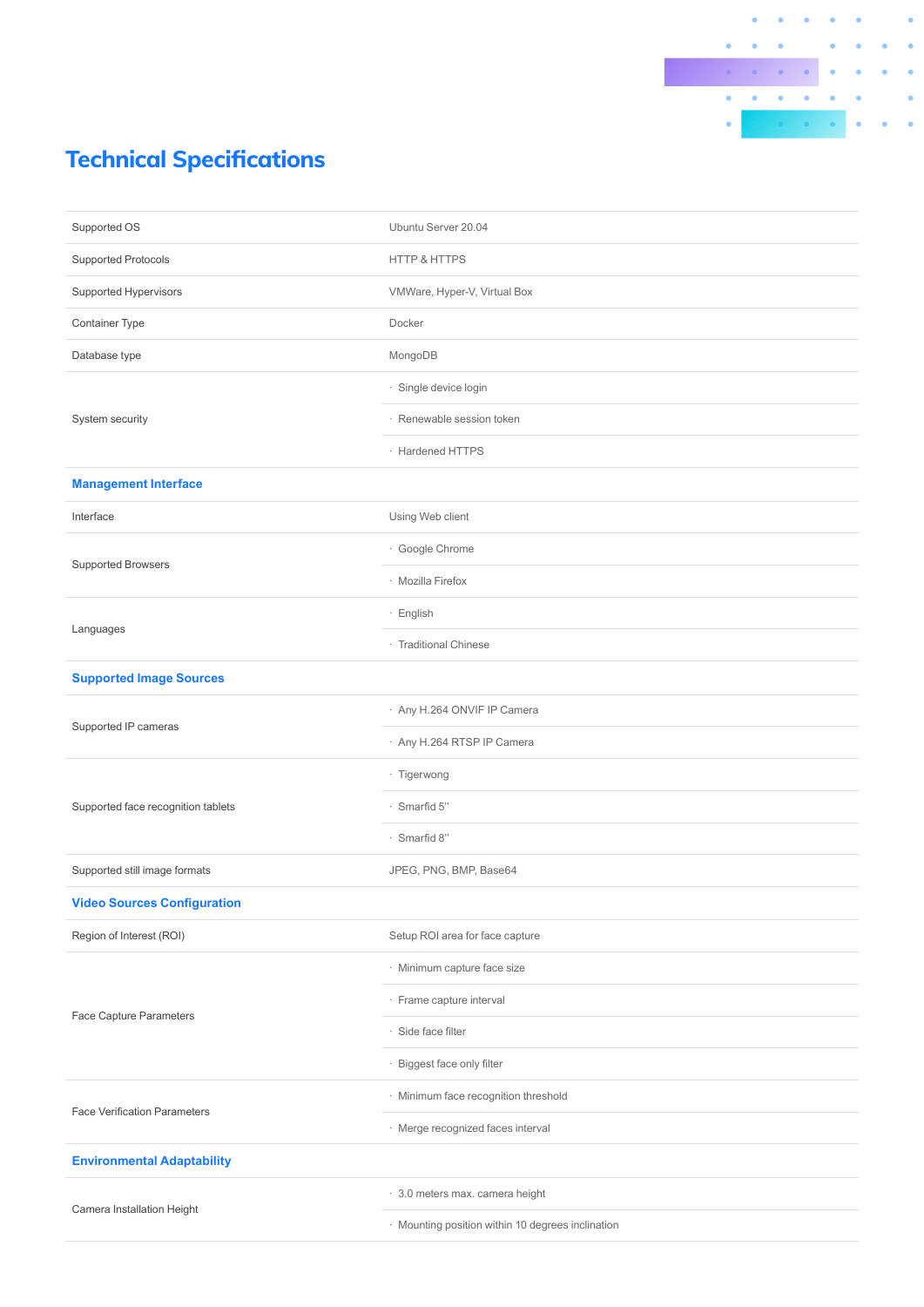

| Supported Image Modes                       | Color & Monochrome                                                                  |
|---------------------------------------------|-------------------------------------------------------------------------------------|
| Robust Against                              | · Large expressions                                                                 |
|                                             | · Beard and hairstyles                                                              |
|                                             | · Eyeglasses                                                                        |
|                                             | · Caps and scarfs                                                                   |
|                                             | · Irregular lighting                                                                |
|                                             | · Partial face occlusion                                                            |
| <b>Supported Devices &amp; Integrations</b> |                                                                                     |
|                                             | · Moxa E1214                                                                        |
| I/O Relay                                   | · Advantech ADAM 60XX                                                               |
|                                             | · VIVOTEK AO-20W I/O Device                                                         |
|                                             | · Doorcard DCT-4TW26                                                                |
| IP-to-Wiegand Converter                     | · VIVOTEK AO-20W Wiegand Box                                                        |
| <b>HTTP Notifications</b>                   | Send customized GET/POST HTTP messages                                              |
| Others                                      | · Use VAST Face RESTful API                                                         |
| <b>Persons of Interest Management (POI)</b> |                                                                                     |
|                                             | · Enroll person using Web client.                                                   |
| POI Management                              | · Manage face profiles database through Web Portal                                  |
| POI Authentication                          | · Using Face as a credential                                                        |
|                                             | · Using Card Number                                                                 |
|                                             | · Default groups: VIP, Blacklist, Staff                                             |
| POI Groups                                  | User defined person groups                                                          |
| POI Batch Enrollment                        | Supports bulk enrollment using Excel & .JPEG files                                  |
| <b>Enrollment Photo</b>                     | $\cdot$ Min. face size = 200 x 200 pixel                                            |
| Requirements                                | · 1MB Max. photo size (.JPG or .PNG)                                                |
| POI Profile Information                     | · Name, ID #, card #, job position, email, phone, POI group(s), and expiration date |
| <b>POI Reports</b>                          |                                                                                     |
| <b>Investigation Reports</b>                | Generate face recognition reports and filter events by:                             |
|                                             | · Location                                                                          |
|                                             | · Time period                                                                       |
|                                             | · Person's name                                                                     |
|                                             | · POI Group                                                                         |
|                                             | · POI type (enrolled or stranger)                                                   |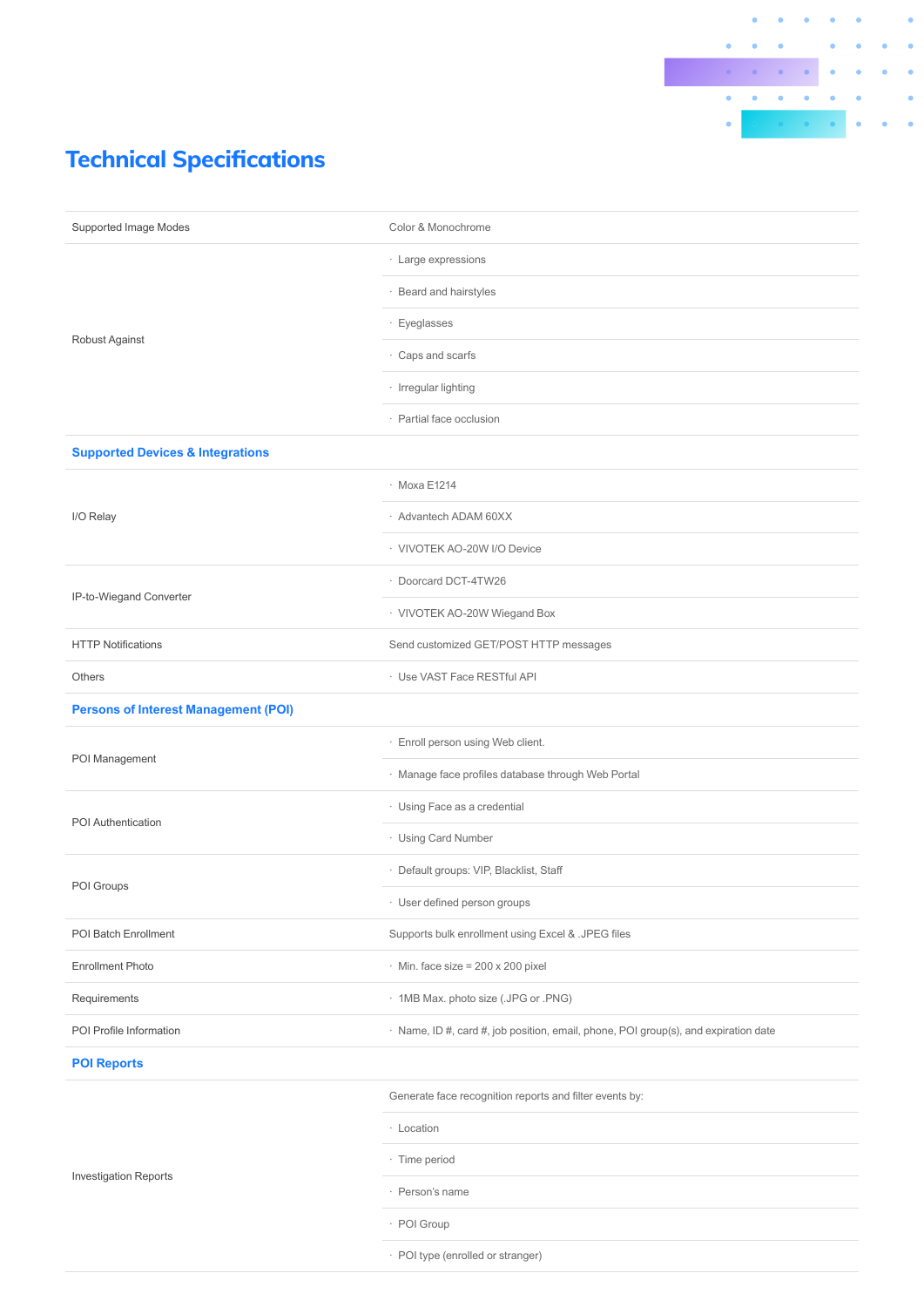

| <b>Attendance Reports</b>               | Generate staff clocking reports and filter events by:                                   |
|-----------------------------------------|-----------------------------------------------------------------------------------------|
|                                         | · Clock-in time                                                                         |
|                                         | · Clock-out time                                                                        |
|                                         | Stay length<br>٠                                                                        |
|                                         | · Late Arrival                                                                          |
|                                         | · Early Leave                                                                           |
| <b>Actions Reports</b>                  | Generate a report for which pre-defined actions were triggered in response to an event. |
| <b>Export Data</b>                      | Export results to Excel file                                                            |
| <b>Trigger Rules and System Actions</b> |                                                                                         |
|                                         | Rule based engine to trigger single or multiple system actions based on:                |
|                                         | · Event Location                                                                        |
|                                         | · Schedule                                                                              |
|                                         | · Detection time period                                                                 |
| Rule Engine                             | · Specific POI profile                                                                  |
|                                         | · POI face group affiliation                                                            |
|                                         | · Person type (enrolled or stranger)                                                    |
|                                         | · POI is (not) a member of a group                                                      |
|                                         | · Trigger I/O Relay                                                                     |
|                                         | · Trigger IP-to-Wiegand converter                                                       |
| Supported System Actions                | Send HTTP GET/POST command<br>٠                                                         |
|                                         | · WebSocket notification                                                                |
| <b>System Users Management</b>          |                                                                                         |
| <b>System Users</b>                     | Register user accounts using Name, E-Mail address & Phone number                        |
| System User Groups                      | · System Administrator                                                                  |
|                                         | · Administrator                                                                         |
|                                         | · VAST Face CMS                                                                         |
| <b>System Inter-compatibility</b>       |                                                                                         |
| <b>Supported Products</b>               | · VIVOTEK VAST2 VMS/ CMS                                                                |
|                                         | · VIVOTEK VAST Face CMS                                                                 |
|                                         | · VIVOTEK VAST FaceVisitor                                                              |
| <b>Face Recognition Verticals</b>       |                                                                                         |
|                                         |                                                                                         |